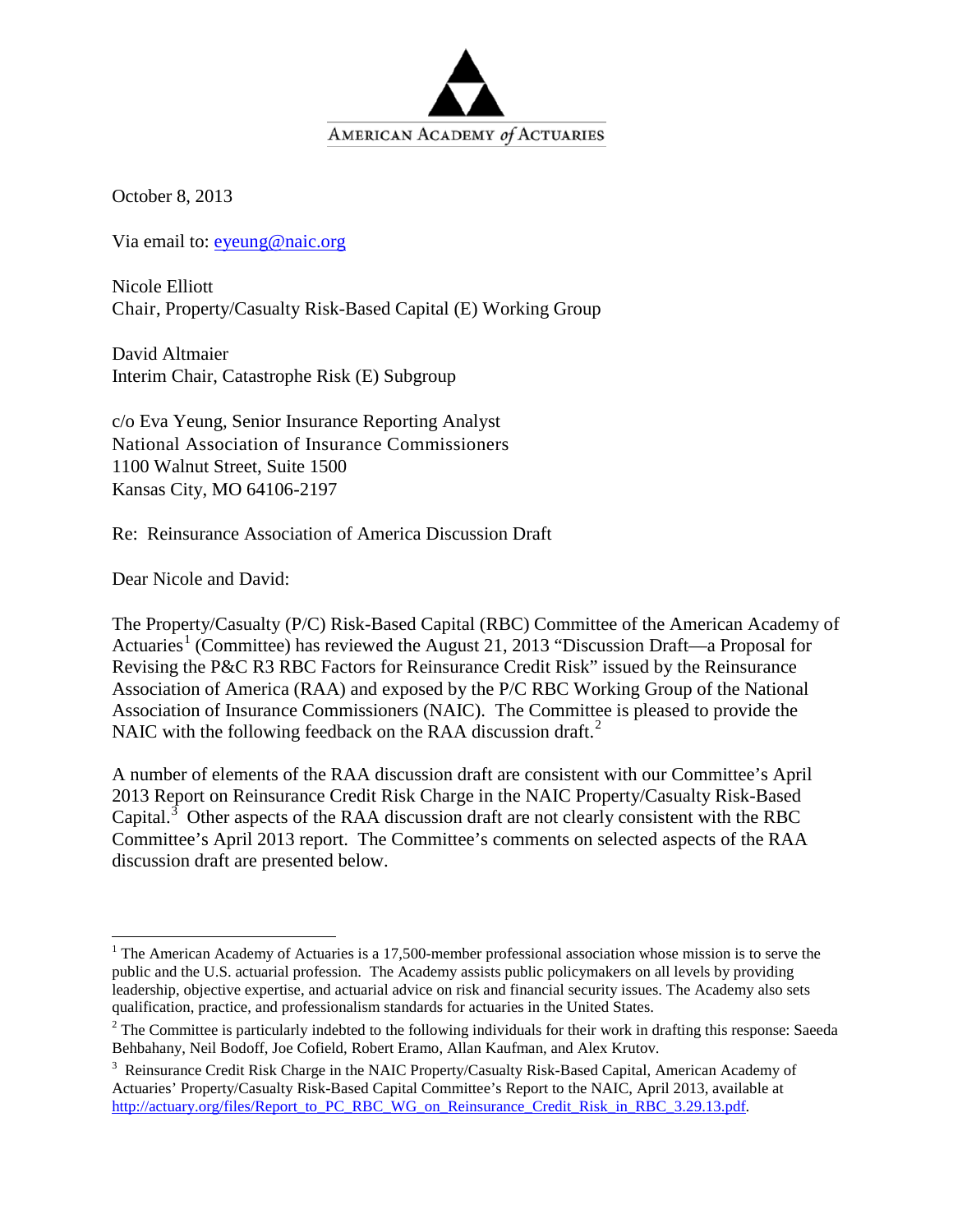## **1. Reinsurance Credit Risk in R6 and R7**

The RAA discussion draft states that the 10 percent factor currently applicable to reinsurance recoverables<sup>[4](#page-1-0)</sup> "should be decoupled from CAT Risk (R6 and R7)." The Committee agrees that the factor to be used in the proposed R6 and R7 charges should not mirror the factor applied to reinsurance recoverables in RBC. It is our understanding that, in the calculation of the contingent credit risk element of the proposed catastrophe risk charges, the NAIC is currently using a 10 percent factor on a provisional basis.<sup>[5](#page-1-1)</sup>

There are many reasons not to use the same factor. First, the current 10 percent charge is applied to expected ceded claims and ceded unearned premium. The same 10 percent charge should not be applied to modeled one-in-100-year ceded claims, which is one of the categories included in the R6 and R7 calculation.

Second, changing the RBC formula to adequately and separately reflect catastrophe risk will readily allow for an assessment of reinsurance credit risk for catastrophe reinsurance separate from the assessment of reinsurance credit risk for other types of reinsurance.

The RAA proposes that an alternative factor should be applied, and the Committee agrees that an alternative, non-zero factor is necessary. At this time, the Committee is not recommending a specific size for the factor.

## **2. Variation by Reinsurance Company**

The RAA discussion draft proposes that the reinsurance risk charge vary based on the credit strength of the reinsurance company. The Committee agrees that, to the extent that the reinsurance risk charge relates to credit default risk, variation in RBC charge based on reinsurer credit strength is reasonable. The Committee's April 2013 Report discusses considering reinsurer claims-paying ability in quantifying the counterparty default risk component of the overall reinsurance risk.

The RAA discussion draft proposes that the charge for the counterparty default component of the reinsurance risk be calculated by using factors described as "S&P Reinsurance Recoverable Credit Risk Charge (A rated Cedent)." However, factors used by rating agencies are not always appropriate for use within the current NAIC RBC framework. Rating agencies collect and

<span id="page-1-0"></span><sup>&</sup>lt;sup>4</sup> We avoid using the "10% R3 factor" language of the RAA discussion draft because the 10 percent charge is usually split between the R3 and R4 charges in the current NAIC RBC formula.

<span id="page-1-1"></span><sup>&</sup>lt;sup>5</sup> We understand that the NAIC's intent is to maintain consistency with the general reinsurance risk charge in RBC in the sense that the reinsurance-related element of the proposed catastrophe charge reflects the same level of risk.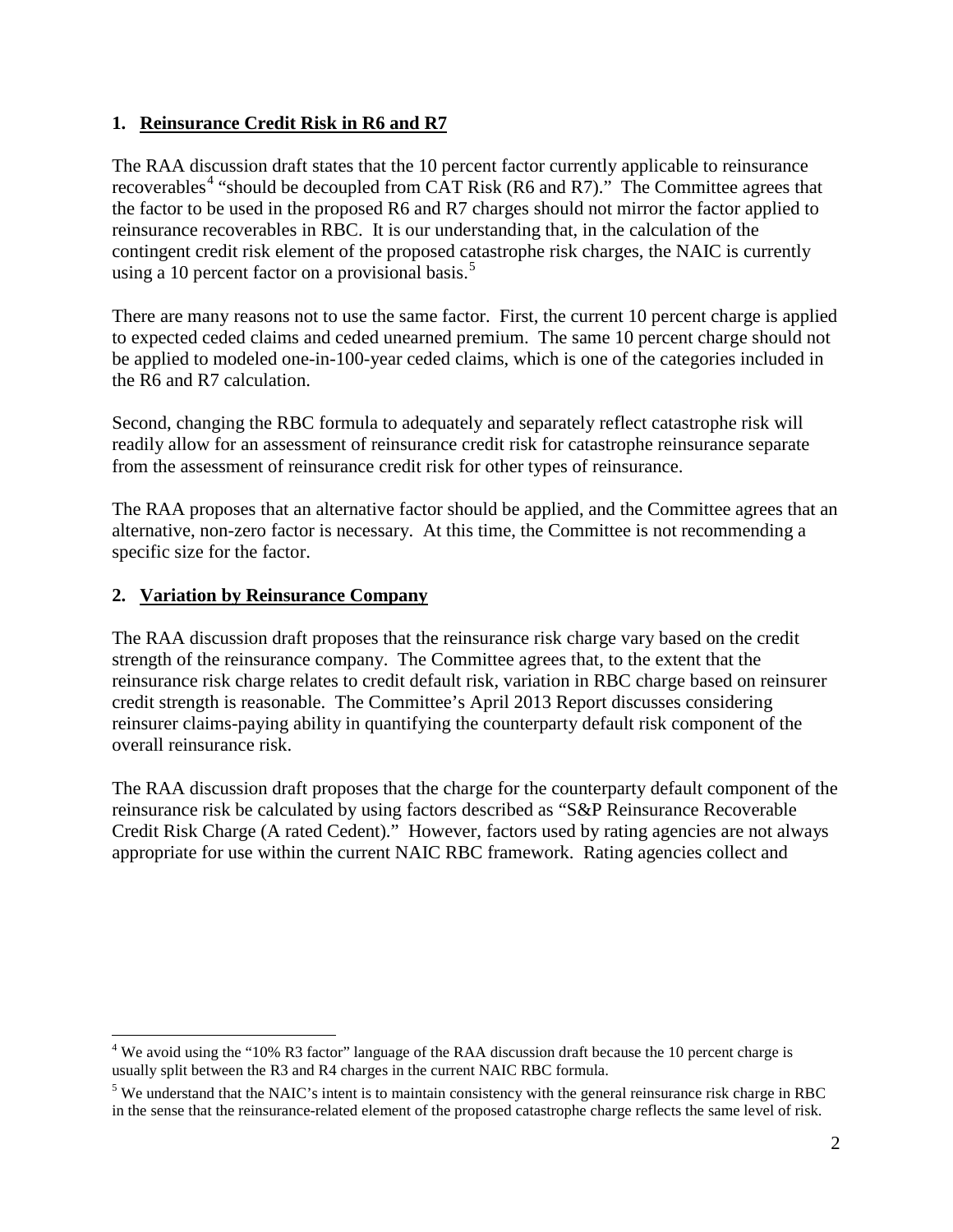analyze important information unavailable for use in the NAIC RBC formula and have the ability to make qualitative adjustments to ratings. $<sup>6</sup>$  $<sup>6</sup>$  $<sup>6</sup>$ </sup>

The RAA discussion draft proposes that the total reinsurance risk charge be calculated as three times<sup>[7](#page-2-1)</sup> the charge for the counterparty default component of the overall reinsurance risk. This "three-times charge" would not be an appropriate means by which to capture the total reinsurance risk. The issues of commutation risk, reinsurance dispute risk (including liquidity implications<sup>[8](#page-2-2)</sup>), extent of risk transfer, and extent of reinsurance use (including related leverage<sup>[9](#page-2-3)</sup> of the reinsurance risk) have limited, if any, relationship to the credit quality of either the ceding company or the reinsurer. The credit quality of the reinsurer, however measured, is unlikely to be the best base for determining the reinsurance risk charge for anything other than counterparty default risk.

## **3. Magnitude of Risk Charge**

The RAA discussion draft makes the case that the 10 percent charge for reinsurance risk is too high and provides a brief report of the financial condition of the reinsurance industry since 2000 to support its case. However, the financial condition of the reinsurance industry does not necessarily affect all of the elements of the risk charge that were identified in the Committee's April 2013 Report, and the financial condition alone of the reinsurance industry cannot support a conclusion that the 10 percent charge is too high either for a specific reinsurer or for the reinsurance industry in general.

The RAA discussion draft also characterizes its alternative "three-times charge" as conservative based on the view that "...the primary risk associated with recoverable is the default risk..."<sup>10</sup> The RAA discussion draft does not provide a foundation for these statements. We cannot agree that the factor of 3—or any other factor, for that matter—is appropriate because some elements of the reinsurance risk are not dependent on the size of its counterparty default risk component.

<span id="page-2-0"></span><sup>6</sup> A recent publication by A.M. Best (*A.M. Best Methodology – [Understanding BCAR for Property/Casualty](http://www3.ambest.com/ambv/ratingmethodology/OpenPDF.aspx?rc=197686)* 

*Insurers*[, March 25, 2013\)](http://www3.ambest.com/ambv/ratingmethodology/OpenPDF.aspx?rc=197686) describes the treatment of reinsurance risk in its rating methodology the following way: "A.M. Best's capital model, which starts with a fixed 10% charge for nonaffiliated reinsurance recoverables, allows the analyst to assign variable risk charges based on a reinsurer's Best's Rating, which can range from a low of 2% for an A++ (Superior) reinsurer to charges in excess of 50% for suspect reinsurers.… The 100% risk charge for unrated reinsurers may be reduced if adequate additional information is provided to A.M. Best."

In addition, the charge could be further increased for companies that are "excessively dependent on unaffiliated and foreign-affiliated reinsurance...." Qualitatively-based additional adjustment to ratings can also be made by rating agencies.

<span id="page-2-1"></span> $7$  The factor of three becomes one for non-rated reinsurers in cases where the "S&P Reinsurance Recoverable Credit Risk Charge (A rated Cedent)" factor [charge] is 23 percent. (The S&P's factor for non-rated reinsurers is 33.1 percent, but the RAA discussion draft caps it at 23 percent.) This Committee has not evaluated the impact of applying no adjustment factor to that group of reinsurers.

<span id="page-2-2"></span><sup>&</sup>lt;sup>8</sup> Liquidity issues will arise from disputes, but they may also arise in other aspects of reinsurance credit risk. It is our understanding that some regulators identify a lack of liquidity resulting from delays in reinsurance recoveries as a major contributor to some insurance insolvencies.

<span id="page-2-3"></span><sup>&</sup>lt;sup>9</sup> Leverage will be most apparent when there is high reinsurance usage, but it may also arise in other aspects of reinsurance credit risk.

<span id="page-2-4"></span> $10$  This Committee has not reviewed the RAA's calculation.